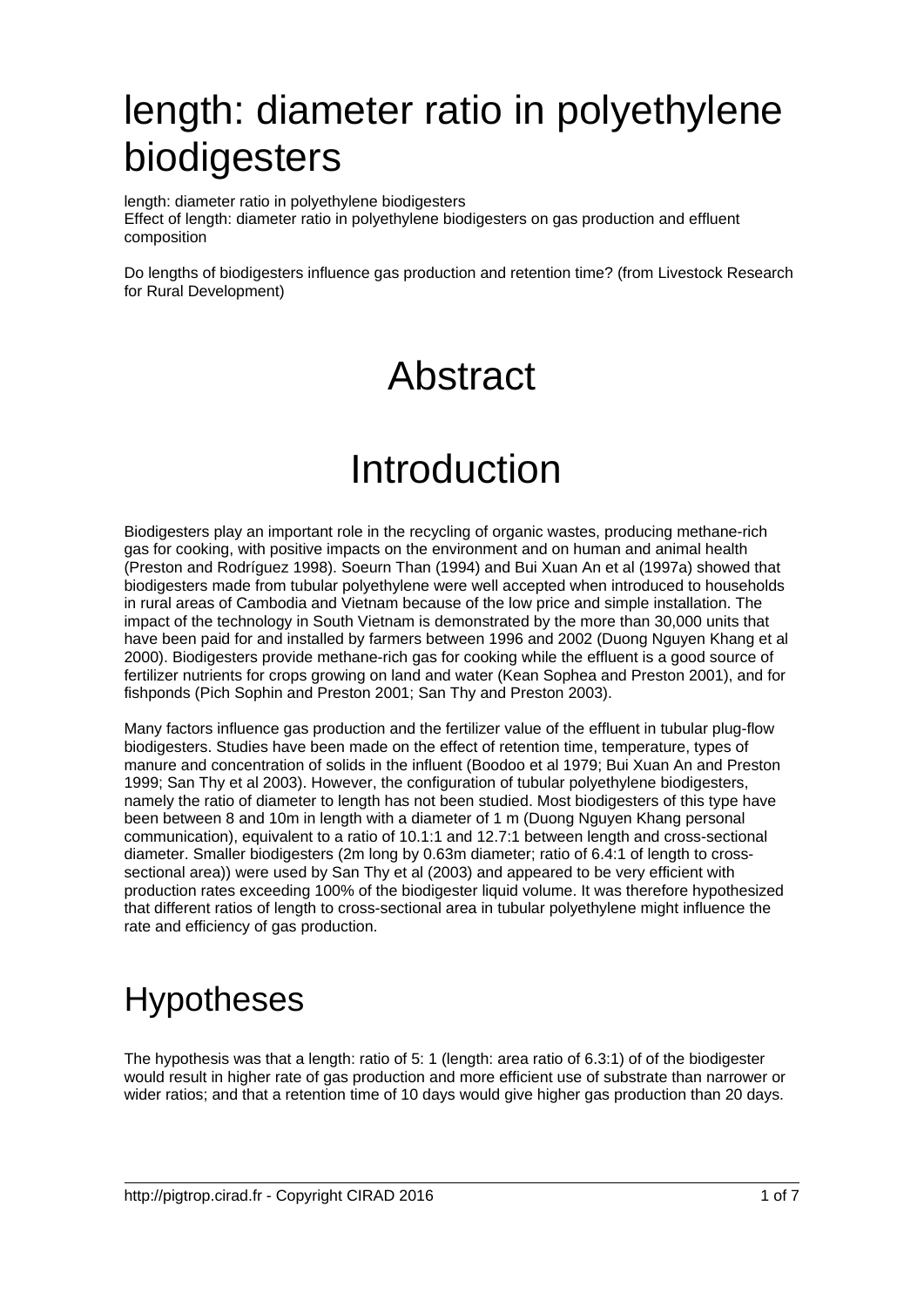## Materials and methods

#### Location

The experiment was conducted in the four countries participating in the MEKARN project (http://www.mekarn.org) : Cambodia (CelAgrid, Cambodia), Thailand (Chiang Mai University), Vietnam (Nong Lam University) and Lao (Livestock Research Centre). The activities in the different countries were initiated at different times: in Vietnam from September to November 2003, in Cambodia and Lao from February to April 2004; and Thailand from June to July 2004.

#### Experimental treatments and design

The treatments arranged as a 4\*2 factorial were: Length: diameter ratio and hydraulic retention times. Each location was considered as a replicate.

#### Length: diameter ratios

These were as follows (length: cross-sectional area is in brackets):

### Retention time

This was 10 or 20 days.

The design was a single changeover with experimental periods of 40 days on each retention time (Table 1).

|             | Table 1: Changeover arrangement of selection times within fixed<br>lengths of the biodigesters. |    |    |    |
|-------------|-------------------------------------------------------------------------------------------------|----|----|----|
|             | I KI                                                                                            |    | IJ |    |
| <b>Rivi</b> |                                                                                                 |    |    |    |
| Nov!        |                                                                                                 | II |    | 10 |

In each location, four experimental biodigesters were constructed according to the design developed by San Thy et al (2003). Tubular polyethylene film of 63 cm diameter was used to construct 4 biodigesters in each locaton(2, 3, 5 and 8m length).

#### Inoculation

At the beginning, the biodigesters were inoculated with effluent from a functioning biodigester. The ratios used were 60% of digester effluent and 40 % of water. A mixture of manure and water was added to give an initial solids concentration of 4% (Table 2). At the time of changeover, water was added at 50 % of biodigester liquid volume to facilitate the outflow of organic solid materials from the first period that might effect biogas yield in the next period.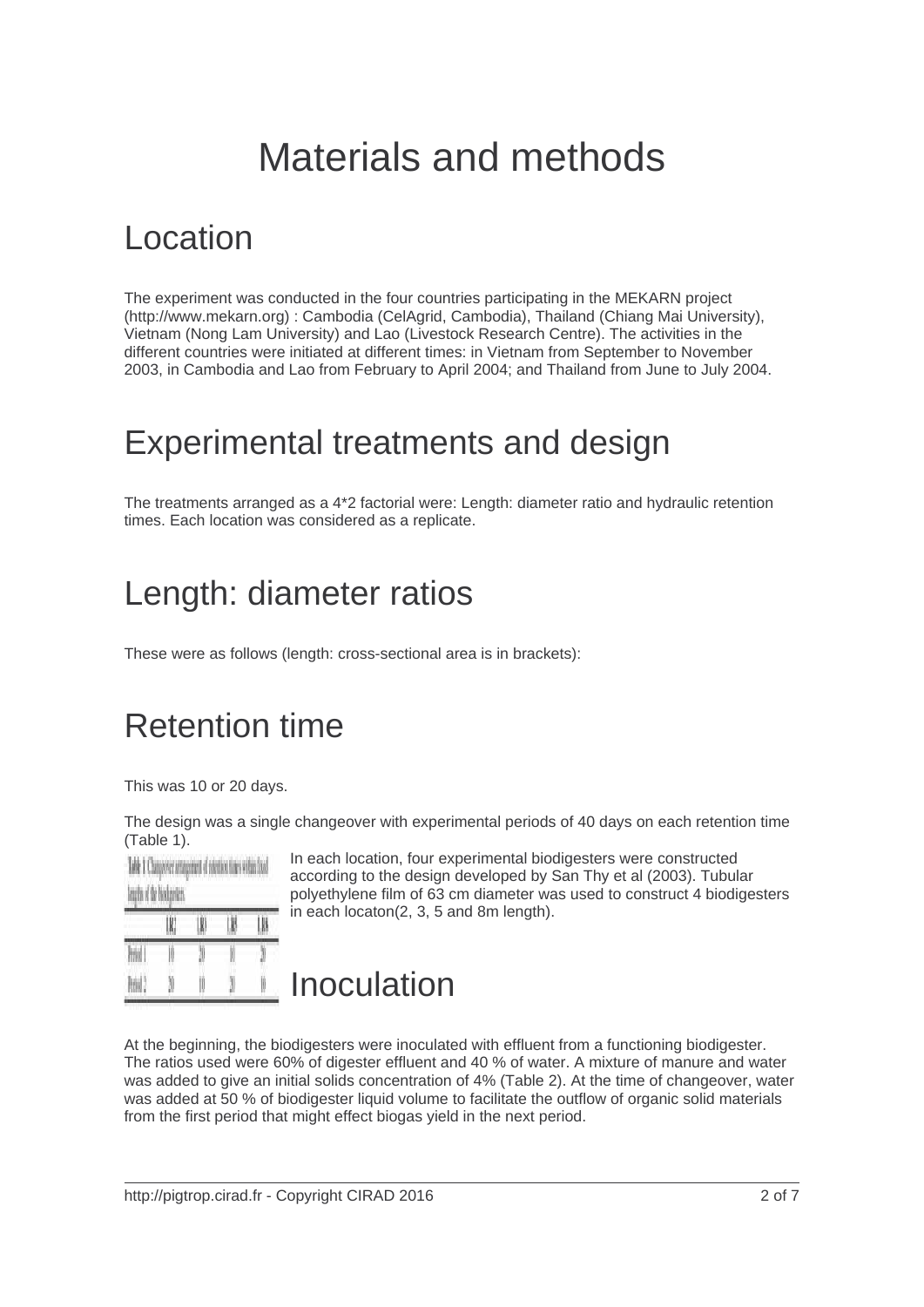| Nodgebr kngth.n           | U   | Ü  | I   |    |
|---------------------------|-----|----|-----|----|
| Bodgeter volune, all      | îЫ  |    | IJ  |    |
| Lipid volvis, Wm-         | iff |    | 114 |    |
| Informated                |     |    |     |    |
| Effect free rise hodgeter |     |    |     |    |
| Moorky                    |     |    |     | 协  |
| <b>Yan Jan</b>            | H   | 18 |     | W. |

#### Construction of biodigesters

The 16 plug-flow biodigesters (in each location there were 4 biodigesters) were made from tubular polyethylene film (internal diameter 0.63m), mounted in shallow trenches lined with bricks (to ensure the dimensions were exactly the same size of plastic biodigester), to provide a liquid volume in the proportion of 80% of the total biodigester capacity (Photo 1). The biodigesters were installed in an area with the same microclimate

condition by shading them with corrugated iron roof at 3 m above the ground. During the subsequent adaptation and data collection periods, the fresh pig manure and water were added in the proportion indicated for each loading rate treatment (Table 3).



Pig manure was used in each location. The loading rate was 4 kg DM per m<sup>3</sup> of liquid volume. The manure was collected daily in the early morning from the pig pen and stored in a polyethylene sack. The pigs were fed a mixed feed formulated according to each location (Vietnam and Thailand fed by commercial feed and Lao and Cambodia fed by formulation feed, or high fiber feed such as water spinach, cassava silage, distillery waste

and brewery spentd grain mixed with commercial feed).

The biodigesters were charged daily at exactly the same time and with the amounts of fresh manure and water according to the treatments and the liquid volume of the biodigester (Table 3). The indicated amount of pig manure was fixed on a DM basis. The amount of water added was determined by retention  $\frac{1}{2}$ 

|                           | E     | LI    | Lß    | L    |
|---------------------------|-------|-------|-------|------|
| Biodigester volume, m'    | 0.657 | 0.955 | 1.59  | 134  |
| Liquid volume, liters     | 437   | Tin   | 1194  | 1910 |
| Period 1(1-40 days)       |       |       |       |      |
| Retention time, days      |       |       | 18    |      |
| Daily dany iaput, blan-   |       |       | 119.4 |      |
| Fresh manure, kg          |       | 14.3  |       |      |
| Water, Skers              |       |       |       | 57.5 |
| Solids concentration.     |       |       |       |      |
| Period 2141-80 days:      |       |       |       |      |
| Retention time, days      |       |       |       |      |
| Daily durry sepat. liters |       | 73    | 60    |      |
| Manare, kg                |       | 14.3  | ш     |      |
| Water, litery             | 14.3  | 57.3  |       |      |
| <b>Solids</b> concentrati |       |       |       |      |

## e (Table 3). Determined time 3). Determined analyses

The experimental data were recorded daily during the last 20 days of each experimental period. Samples of fresh pig manure and effluent were taken daily on days 21 to 40, immediately before (manure) and after (effluent) charging the biodigester.

The samples of fresh manure were bulked and mixed every 10 days, and

effluent every 7 days, prior to taking representative samples for analysis of total N and ammonia-N using a Foss-Tecator Kjeldahl apparatus and for organic matter by ashing the samples in a furnace oven (AOAC 1990). DM content was determined by microwave radiation (Undersander et al 1993).

Gas production was measured daily using the system of water displacement developed by San Thy et al (2003) (Photo 2). The change in volume was recorded 2 to 3 times a day to determine



#### daily gas production.<br>
Statistical analyses

The data were subjected to analysis of variance (ANOVA) using the General Linear Model (GLM) of the MINITAB software Release 13.31 (2000). The model was:

Yij k = µ + Ti +Pj + Ak+ eijk

Where: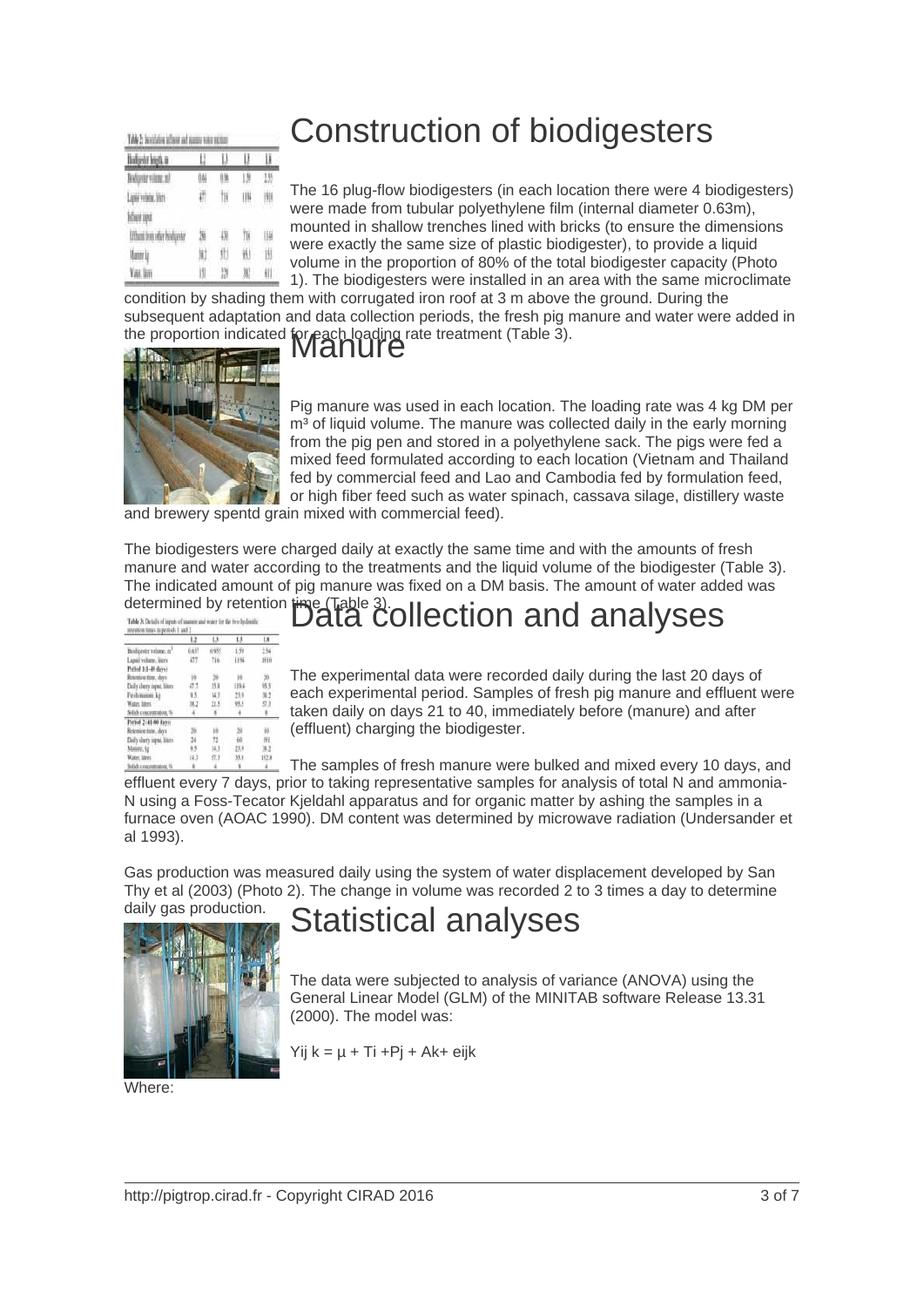## Results and discussion

#### Manure at different locations

There were no differences in the DM, OM and total N concentration of the manure between locations (Table 4). Ammonia-N as a proportion of total N was highest in he pig manure in Lao and Vietnam and lowest in Cambodia and Thailand.

|                     | <b>HAMI</b> | la   | <b>Visa</b> |     |        |
|---------------------|-------------|------|-------------|-----|--------|
| OA. 9               |             | K    | 71          | 1   | 10016  |
| (N)                 | ₩           | M    | N           | 11  | 1481   |
| TelXula             | W           | M    | 48          | 10  | 规矩器    |
| 地方纳                 | M           | W    | W           | Ш   | TIANIN |
| Mr/Supposed<br>wK L | W           | ttid | thi         | II) | utha   |

| nfluent <sup>-</sup> |  |
|----------------------|--|
|                      |  |

Ammonia-N as percentage of total N was higher for the more diluted influent (10 day retention time (Table 5).

|               | <b>Retail o Herr, dan</b> |      |     |    |
|---------------|---------------------------|------|-----|----|
| 海道            | W                         |      | u   | N  |
| m.            |                           |      |     |    |
| IN.           | 613                       | 71.0 | 100 | W. |
| A juliji      |                           | 11%  | WJ. | ŧω |
| Nk-X ight     |                           |      | 加   | ŧШ |
| Mi-Na Tai X % |                           |      |     | lΘ |

OM content of the DM of the manure was lower in Lao and Cambodia than in Thailand and Vietnam (Table 6). Correspondingly, NH3-N as proportion of total N was higher in Cambodia and Lao.

|         |    | ü   | ١W | <b>YM</b> |            |
|---------|----|-----|----|-----------|------------|
| (M.VaDN | 8  | ₩   | W, | ï         | <b>AND</b> |
| N ng My | IM | W   | W  | UM        | 23.70.00   |
| MAnder  | W  | II. | 31 | Ж         | 儿童用        |
| White   |    |     |    |           |            |
|         |    |     | N. |           | ATHAU      |

Ammonia-N as proportion of total N was higher in the influent than in manure , presumably reflecting microbial action between the time taken to sample raw manure, and the adding of water and

# stirring activities to make the influent slurry (Figure 1). Figure 1)<br>Biodigester effluent



Figure 1: 199-t of adding more to pig masses on the proportion of 935, 21 as soul 14

There was no effect of the length of the biodigester on the DM, OM, total N and ammonia N (total ammonia as well as percent of total N) in the effluent (Table 7).

|                |            |        | Biofigenter length, as                         |       |            |
|----------------|------------|--------|------------------------------------------------|-------|------------|
| HRT. days      | Ξ          |        |                                                | х     | SE/P       |
|                |            |        | DM: %                                          |       |            |
| 16             | 3.11       | 5.09   | 3.94                                           | 37    | 6.55/6009  |
| $^{20}$        | 6.72       | 6.34   | 5.117                                          | 9.55  |            |
| Moss           | 4.91       | 5.67   | 4.53                                           | \$63  | 0.000.113  |
|                |            |        | OM, %                                          |       |            |
| in             | 62.8       | 57.5   | 63.3                                           | 62.0  | 2.9490.938 |
| $\mathfrak{m}$ | 71.6       | 87.6   | is a                                           | 69.9  |            |
| Moin           | 坑土         | 62.6   | 65.9.                                          | 84.13 | 2.08/0.423 |
|                |            |        | K. ma'lou                                      |       |            |
| 10             | 137        | 1314   | 1349                                           | 1348  | 345/0.09%  |
| $\mathbb{R}^2$ | 1773       | 3266   | 1332                                           | 2063  |            |
| Moss           | 1505       | 1740   | 1263                                           | 1656  | 17249.256  |
|                |            |        | tia-N. marline<br>Area                         |       |            |
| m              | 6EE        | 336    | 746                                            | 582   |            |
| $20 -$         | \$b(?)     | icial. | 555                                            | 1270  | 191/0.136  |
| Mean           | 816        | ΫĤ     | kNs                                            | 536   | ETTAS-479  |
|                |            |        | NH <sub>2</sub> -N as proportion of total N, % |       |            |
| 10             | 33.3       | 44.7   | 60.0                                           | 49.9  | 5.5120.736 |
| 78             | <b>PEG</b> | 39.11  | 49.58                                          | 62.3  |            |
| Moint          | 33.6       | 41.8   | 54.4                                           | 56.1  | 4.17/0.04  |

There was no effect of the manure dilution rate (retention time) on the proportion of total N in effluent in the form of ammonia (Table 8), nor of the biodigester length (Figure 2).

|                           | Table X: Effect of releation tiens or waterinament on effluent |  |  | San Th<br>using p |
|---------------------------|----------------------------------------------------------------|--|--|-------------------|
|                           |                                                                |  |  | differen          |
|                           |                                                                |  |  | 2.93, 1.          |
|                           |                                                                |  |  | DM/day            |
|                           |                                                                |  |  | volume            |
|                           |                                                                |  |  | retentio          |
| NH <sub>2</sub> N, malitu |                                                                |  |  | and 30            |
|                           |                                                                |  |  | that the          |
|                           |                                                                |  |  |                   |

y et al (2003), ig manure with t loading rates of 46 and 0.92 kg  $\frac{m}{3}$  liquid and hydraulic  $n$  times of 10, 20, days, observed proportion of

ammonia N to total N increased with longer retention time but when pig manure loading rate was fixed, it was not affected by retention time.

corposition

These experimental data do not support the original hypothesis that shorter biodigesters and retention time would support a greater degree of conversion of organic-N in the influent to ammonia-N in the effluent. However, the substantial improvement in ammonia-N as proportion of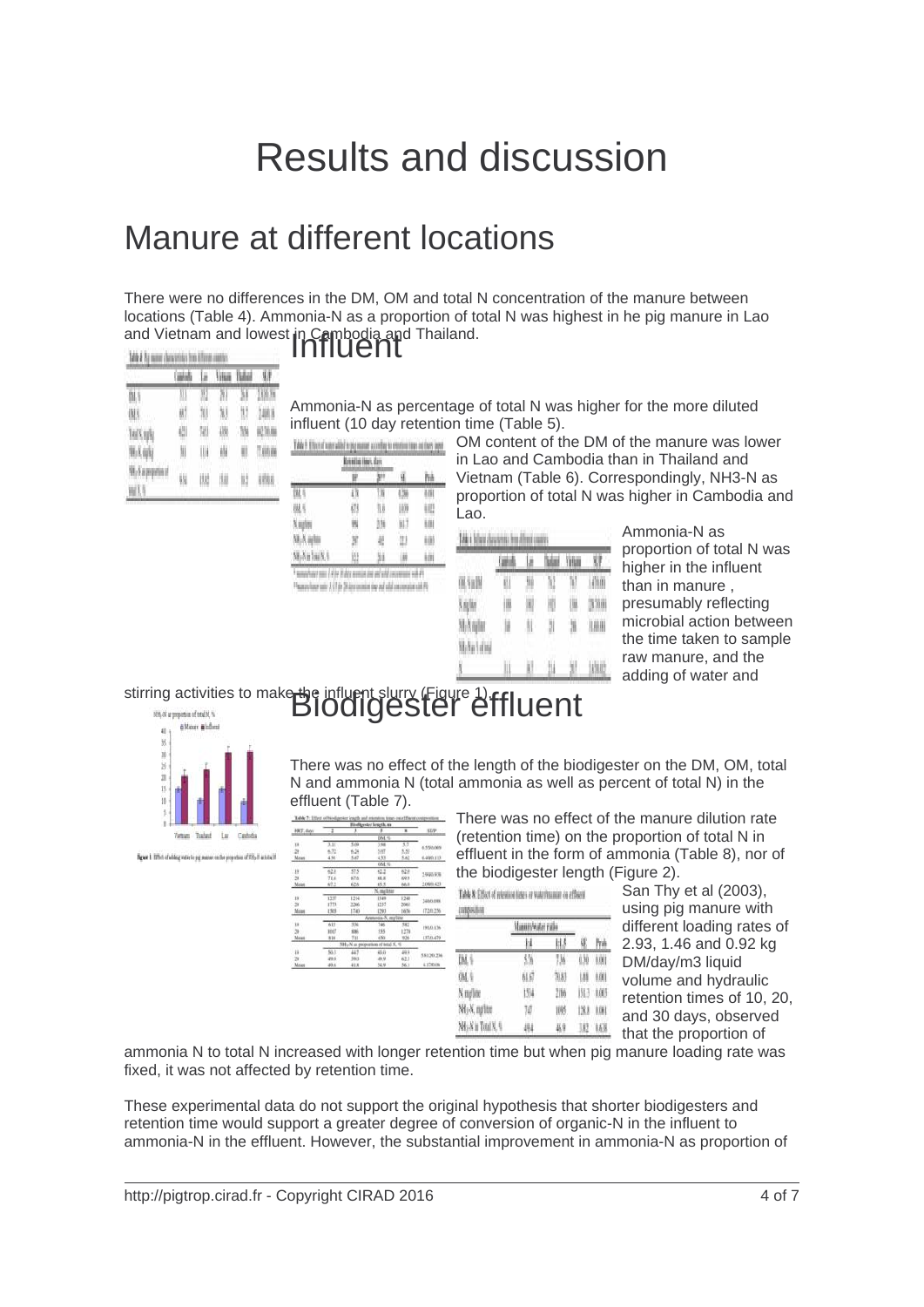total N in the transition from manure to influent (diluted manure) from 9.54-15.03% to 20.7-31.% to 41.8-56.1%) is in accordance with the findings of Pedroza et al (2001) who reported increases from 20 in the influent to 60 in the effluent and San Thy et al (2003) who reported increases from 20 to 50-60 % of ammonia-N in total N in influent and effluent.



#### Adaptation period

After inoculation of the biodigester and an adaptation period of about 8 days, the biodigesters were charged daily with manure and water according to treatment. The trend in rate of gas production during this



|                         | Blodigester length, m. |                                 |       |          |                 |
|-------------------------|------------------------|---------------------------------|-------|----------|-----------------|
| HRT. day                | 3                      |                                 |       |          | SE/P            |
|                         |                        | <b>Eiters</b> Allen             |       |          |                 |
| BE.                     | 233                    | 214                             |       | W.7      | 45,553.43       |
| $\overline{\mathbf{x}}$ | 272                    | 437                             | 633   | 1090     |                 |
| Mean.                   | 345                    | 439                             | 652   | 1026     | 31.681.0031     |
|                         |                        | Literally DM                    |       |          |                 |
| $10-$                   | 13.4                   | An N                            | 85.1  | 78.3     | 3.546.27        |
| $^{36}$                 | is s                   | 91.7                            | 83.5  | 56.4     |                 |
| Moss                    | 81.1                   | 88.2                            | 84.3  | 82.4     | 1.78/0.18       |
|                         |                        | Livesky OM                      |       |          |                 |
| ió                      | 163                    | 134                             | 118   | 112      | 4.97/0.21       |
| $^{36}$                 | 627                    | 137                             | 119   | 120      |                 |
| Abram                   | 114                    | 123                             | 1KK   | 115      | 3.91/0.16       |
|                         |                        | legan predaction per Equid volu |       | ris      |                 |
| <b>IKD</b>              | 0.49                   | 0.54                            | 0.56  | $\alpha$ | 0.03/0.27       |
| $\mathbf{z}$            | 6.57                   | 0.61                            | 6.53  | 8.57     |                 |
| Mein.                   | 853                    | 0.59                            | 0.55  | 0.54     | 0.02/0.17       |
|                         |                        | To off Republicand              |       |          |                 |
| io.                     | 49.0                   | 56.4                            | 56.2  | 50.4     | 3.31/0.17       |
| si                      | 57.1                   | 61.1                            | 53.0  | 57.1     |                 |
| Minni                   | 55.6                   | 54.7                            | 5.4 % | 55.7     | <b>LSM/0.17</b> |

|    | 2m (10days) | $-3(20 \text{ days})$ |  |
|----|-------------|-----------------------|--|
|    | 5m (10days) | 8m (20 days)          |  |
|    |             |                       |  |
| 10 |             |                       |  |
|    |             |                       |  |

phase (Figure 3) was similar to that reported by San Thy et al (2003).<br>Gas production (during collection period)

> There were no differences between biodigester dimensions for gas production as litres per kg DM (and OM) of manure, or as proportion biodigester liquid volume (Table 9).<br>**ON IN different countries**

The biogas production differed among the countries with highest values for Cambodia, followed by Lao, Vietnam and Thailand (Table10). We have no obvious explanation for these differences.

|               | <b>Cushulls</b> |    | <b>VIII</b> | Tioloxí |            |
|---------------|-----------------|----|-------------|---------|------------|
| landa         |                 | ۱  | W           | Ш       | 0 Millet   |
| Lindy DN      | 19              | H) | ₩           | W       | JANK       |
| LinAj (N      | Y)              | W  |             | ţ,      | 13600      |
| of fund viney | Ш               |    |             |         | <b>IMM</b> |

All measures of gas production showed increases for the longer retention time of 20 days (Table 11). This is in agreement with data in the literature (Figure 5) which showed a peak in production at around 20 day retention times and then a decline.



Relationship between retention times and gas production (literature data: Boodoo et al 1979, San Thy et al 2004 b, San Thy et al 2003, Safley et al 1987, Polprasert et al 1982a, Hayes et al 1979, Bui Xuan An and Preston 1999, Lotte et al 1996, Khang et al 2002, Bui Xuan An et al 1995)

## **Conclusions**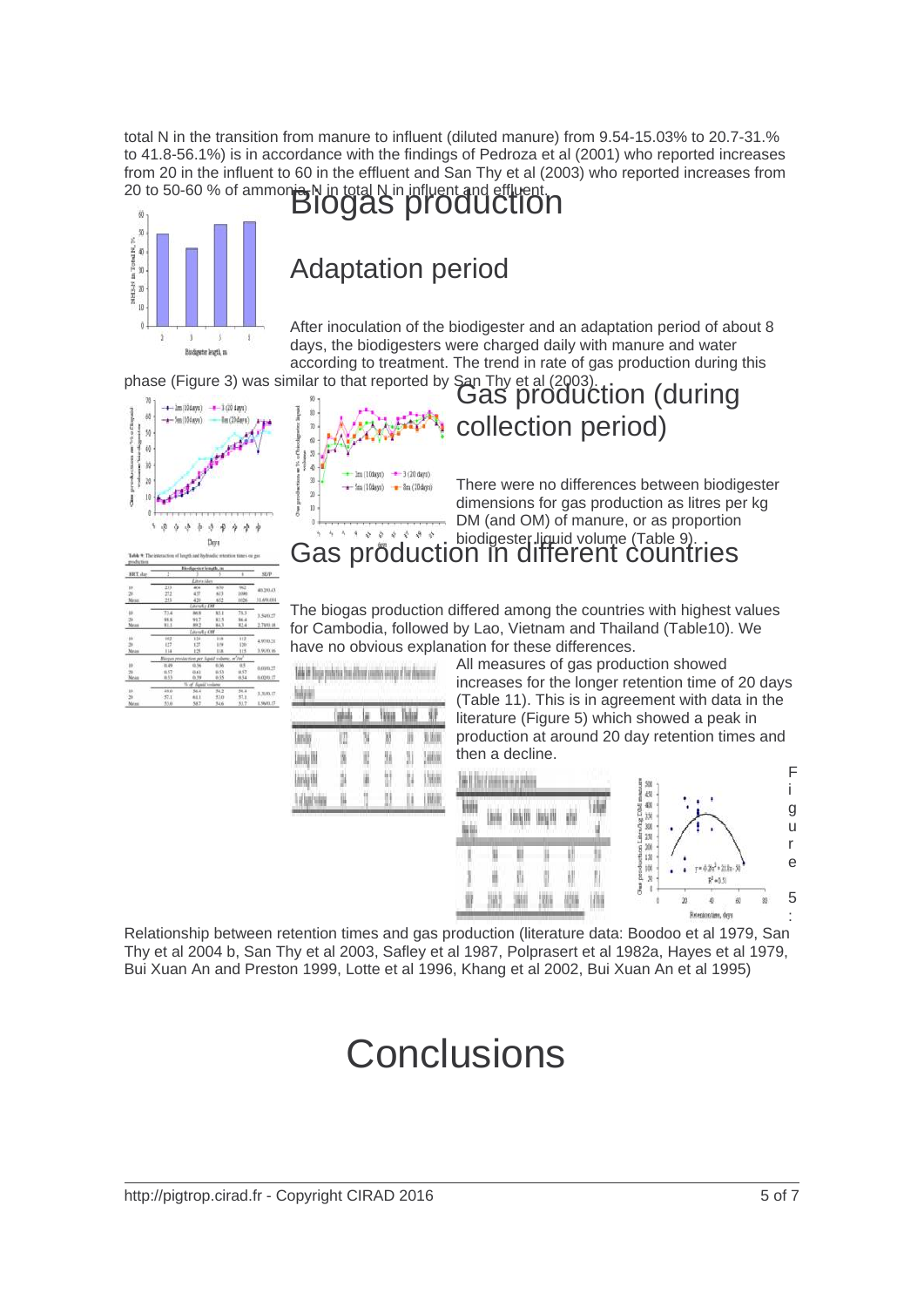## Acknowledgement

The authors would like to thank the Swedish Agency for Research Cooperation with Developing Countries (SAREC) for funding this study through the regional MEKARN project, and all friends and research teams in riparian countries for their cooperation during the experiment.

## References

1. AOAC 1990 Official Methods of Analysis. Association of Official Analytical Chemists. 15th edition (K elrick editor) Arlington pp 1230

2. Boodoo A, Delaitre C and Preston T R 1979 Effect of retention time on biogas production from slurry produced by cattle fed sugar cane. Tropical Animal Production 4:21

3. Bui Xuan An and Preston T R 1995 Low-cost polyethylene tube biodigesters on small-scale farms in Vietnam. Electronic Proceedings, Second Int. Conf. on Increasing Animal Production with Local Resources, p.11. Zhanijang, China

4. Bui Xuan An and Preston T R 1999 Gas production from pig manure fed at different loading rates to polyethylene tubular biodigesters. Livestock Research for Rural Development (11) 1: http://www.cipav.org.co/lrrd/lrrd10/3/an111.htm

5. Bui Xuan An, Preston T R and Dolberg F 1997 The introduction of low-cost polyethylene tube biodigesters on small scale farms in Vietnam, Livestock Research for Rural Development, 9:2 http://www.cipav.org.co/lrrd/lrrd9/2/an92.htm

6. Duong Nguyen Khang, Le Minh Tuan and Preston T R 2002 The effect of fibre level in feedstock, loading rate and retention time on the rate of biogas production in plug-flow and liquid displacement biodigesters. Proceeding biodigester workshop March 2002. http://www.mekarn.org/procbiod/khang.htm

7. Hamilton D W, Sharp P R and Smith R J 1984 The Operation Characteristics of a manure digester for 60 beef cattle. Agriculture Engineering Department, Iowa state University, Ames. Journal paper No. J-11879 of the Iowa Agriculture and Home economic experimental station. 8. Hayes T D, Jewell W J, Dell, Orto S, Fanfoni K J, Leuschner A P and Sherridan D R 1979 Anaerobic digestion. Appl. Sc. London, UK

9. Lotte C, Lassen M and Nielsen K H 1996 Evaluation of Small Scale Biogas digesters in Turiani, Nronga andAmani, Tanzania http://www.ihh.kvl.dk/hml/php/tune96/16Knielsen.htm. 10. Polprasert C, Edwards P, Rajput V S and Pacharaprakiti C 1985 Integrated Biogas Technology in the Tropics Performance of Small Scale Digesters, Waste management and

Research 1986. Asian Institute Technology Thailand

11. Polprasert C, Edwards P, Rajput V S and Pacharaprakiti C 1982a Recycling rural and urban night soil in Thailand. Asian of Institute Technology research report no 143.

12. Safley L M, Vetter R L and Smith L D 1987 Management and Operation of a full scale poultry waste digester. Poultry Science 66:941-945

13. San Thy and Preston T R 2003 Effluent from biodigesters with different retention times for primary production and feed of Tilapia (Oreochromis niloticus). MSc Thesis, MEKARN-SLU 14. San Thy, Preston T R and Ly J 2003: Effect of retention time on gas production and fertilizer value of biodigester effluent. Livestock Research for Rural Development 15 (7). Retrieved , from http://www.cipav.org.co/lrrd/lrrd15/7/sant157.htm

15. San Thy, T R Preston and J Ly 2003 Effect of retention time on gas production and fertilizer value of biodigester effluent, Livestock Research for Rural Development 15 (7) 2003, http//:www.cipav.org.co/Irrd/Irrd15/7/cont157.htm

16. Soeurn Than 1994. Low cost biodigesters in Cambodia. Proc. National Seminar-workshop in sustainable Livestock Prod. on local feed resources. Agric. Pub. House Ho Chi Minh, pp.109-112. 17. Undersander D, Mertens D R and Thiex N 1993 Forage analysis procedures. National Forage Testing Association. Omaha pp:154.